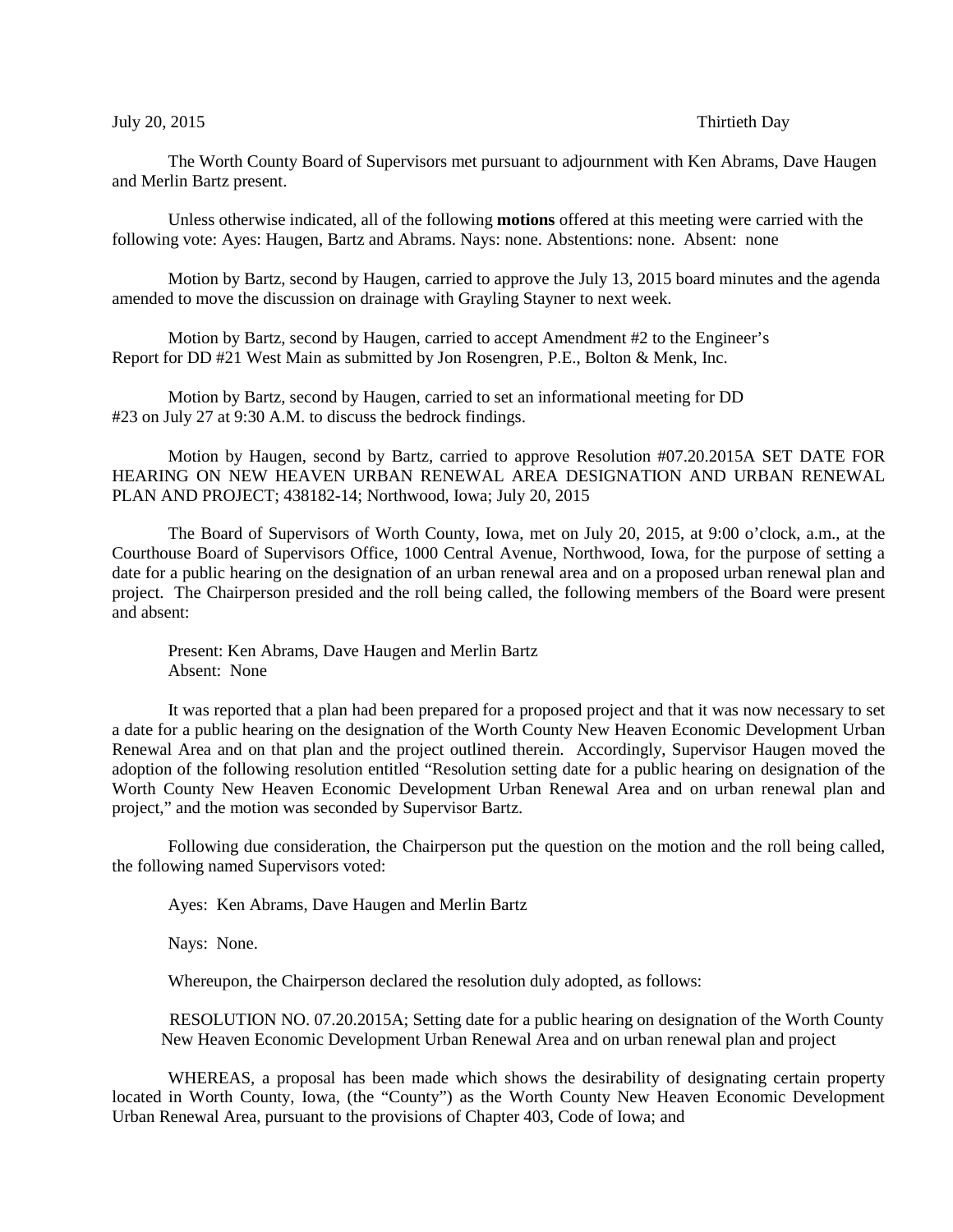WHEREAS, a proposal has been submitted to the Board of Supervisors under which the property described in Exhibit A would be designated an urban renewal area; and

WHEREAS, this Board is desirous of obtaining as much information as possible from the residents of the County before making this designation; and

WHEREAS, a proposed urban renewal plan for a project within that proposed designated area has been prepared and it is now necessary that a date be set for a public hearing on the designation of the area and on that plan and project;

NOW, THEREFORE, Be It Resolved by the Board of Supervisors of Worth County, Iowa, as follows:

Section 1. This Board will meet at the Courthouse Board of Supervisors Office, 1000 Central Avenue, Northwood, Iowa, on the 17th day of August, 2015, at 9:30 o'clock a.m., at which time and place it will hold a public hearing on the designation of the proposed Worth County New Heaven Economic Development Urban Renewal Area described in the preamble hereof and on the proposed urban renewal plan and project for said Area.

Section 2. Notice of the hearing, the same being in the form attached to this resolution, shall be published in a legal newspaper of general circulation in Worth County, which publication shall be not less than four (4) nor more than twenty (20) days before the date set for the hearing.

Section 3. Pursuant to Section 403.5 of the Code of Iowa, the County Auditor and Joe Myhre of North Iowa Area Council of Governments are hereby designated as the County's representatives in connection with the consultation process which is required under that section of the urban renewal law.

Section 4. The proposed urban renewal plan is hereby submitted to the County's Planning and Zoning Commission for review and recommendations, as required by Section 403.5 of the Code of Iowa.

Passed and approved July 20, 2015.

Kenneth J. Abrams, Chairperson, Board of Supervisors; Attest: Jacki A. Backhaus, County Auditor

Motion by Bartz, second by Haugen, carried to recess the regular meeting.

Motion by Bartz, second by Haugen, carried to open the public hearing at 10:00 A.M. for the second reading of Ordinances #07.13.2015 & #07.13.2015A to set forth the rates established to provide water and wastewater services to the customers of the Worth County Interchange 214 Water Supply and Sanitary Sewer System. Public comment was heard.

Motion by Bartz, second by Haugen, carried to close the public hearing at 10:02 A.M.

Motion by Haugen, second by Bartz, carried to reconvene the regular meeting.

Motion by Haugen, second by Bartz, carried to recess the regular meeting.

Motion by Haugen, second by Bartz, carried to open the public hearing at 10:04 A.M. for DD #21 West Main.

Don Etler, Bolton & Menk, Inc., presented the new information they had regarding district wetlands. Jon Rosengren, Bolton & Menk, Inc., presented Amendment #2 to the engineers report. Public comment was heard.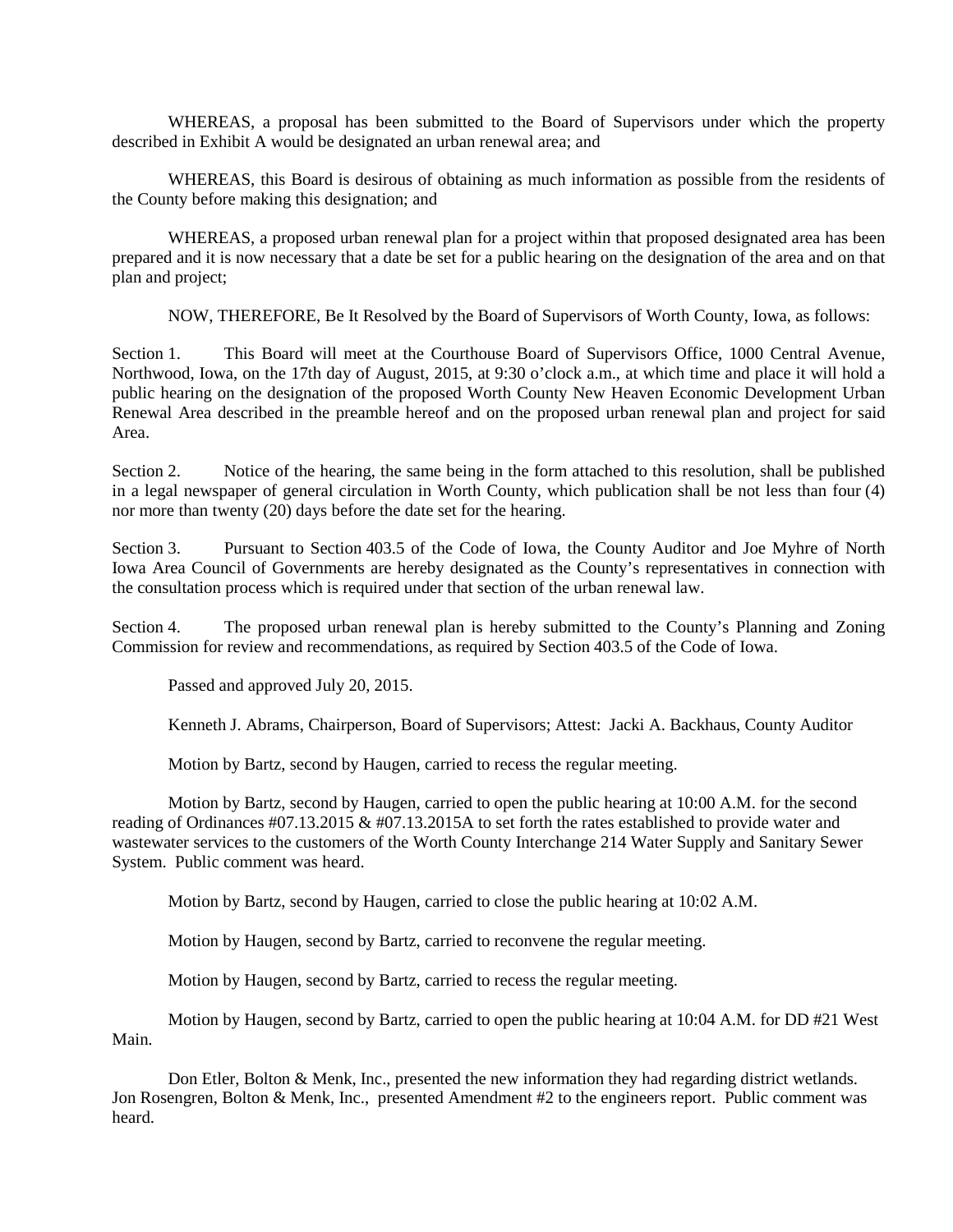Objection letters were accepted from Gerald Lestrud, Brian Tweeten, Duane Holstad and Larry L. and Donna J. Heagel. All letters were submitted to the drainage attorney, Jim Hudson, Hudson Law Firm.

Motion by Bartz, second by Haugen, carried to continue the hearing to August 24 at 10:00 A.M. to allow landowners more time to work with the NRCS.

Motion by Bartz, second by Haugen, carried to adjourn the DD #21 West Main public hearing at 10:57 A.M.

Motion by Bartz, second by Haugen, carried to reconvene the regular meeting.

Motion by Haugen, second by Abrams, carried to approve RESOLUTION NO.07.20.2015.

## RESOLUTION ENDORSING AN APPLICATION TO THE IOWA DEPARTMENT OF TRANSPORTATION FOR THE DESIGNATION OF THE JEFFERSON HIGHWAY BYWAY AS A STATE HERITAGE BYWAY

WHEREAS, the Iowa Byways program was established to identify, protect and enhance roadways in Iowa which exemplify the state's scenic and historic resources; and

WHEREAS, the effort is carried out through volunteer work and cooperation between interested citizens, organizations, local governments, and the Iowa Department of Transportation; and

WHEREAS, the Iowa Department of Transportation is empowered to accept and review applications requesting the designation of new Scenic, Heritage, and Scenic & Heritage Byways: and

WHEREAS, an application has been prepared to designate the Jefferson Highway Byway as a state Heritage Byway; and

WHEREAS, upon designation as a state Heritage Byway, applicants are responsible for funding tourism and promotional plans and activities and no federal of state funding is inherent with designation as a state Heritage Byway: and

WHEREAS, upon designation the Iowa Department of Transportation will lead an effort to place Iowa Byways signs specific to the Jefferson Highway Byway along the byway route and will provide initial costs for development and installation of said signs and will provide replacement signs; and

WHEREAS, the sponsoring entity will be responsible for periodic sign inventory to ensure maintenance, and replacement of signs as needed; and

WHERAS, local city and county jurisdictions along the byway will be responsible for the work needed to properly repair or reinstall such signs once initially installed; and

WHEREAS, the Iowa Department of Transportation will enforce certain restrictions of off-premise signs along portions of the byway which follow primary highways in accordance with Iowa Administrative Code Chapter 761-117.3(1)1 and will encourage the local city and county jurisdictions to likewise restrict such signage; and

WHEREAS, the County of Worth, Iowa, desires to endorse the designation of the Jefferson Highway Byway as an Iowa Byway.

NOW, THEREFORE, IT IS HEREBY RESOLVED by the County of Worth, Iowa that: The County endorses this application requesting designation of the Jefferson Highway Byway as a state Heritage Byway and accepts the responsibilities of such designation as described above.

This Resolution passed and adopted by the Board of Supervisors of Worth County, Iowa this 20<sup>th</sup> day of July 2015.

Kenneth J. Abrams, Chairman: Board of Supervisors

Attested: Jacki A. Backhaus, County Auditor